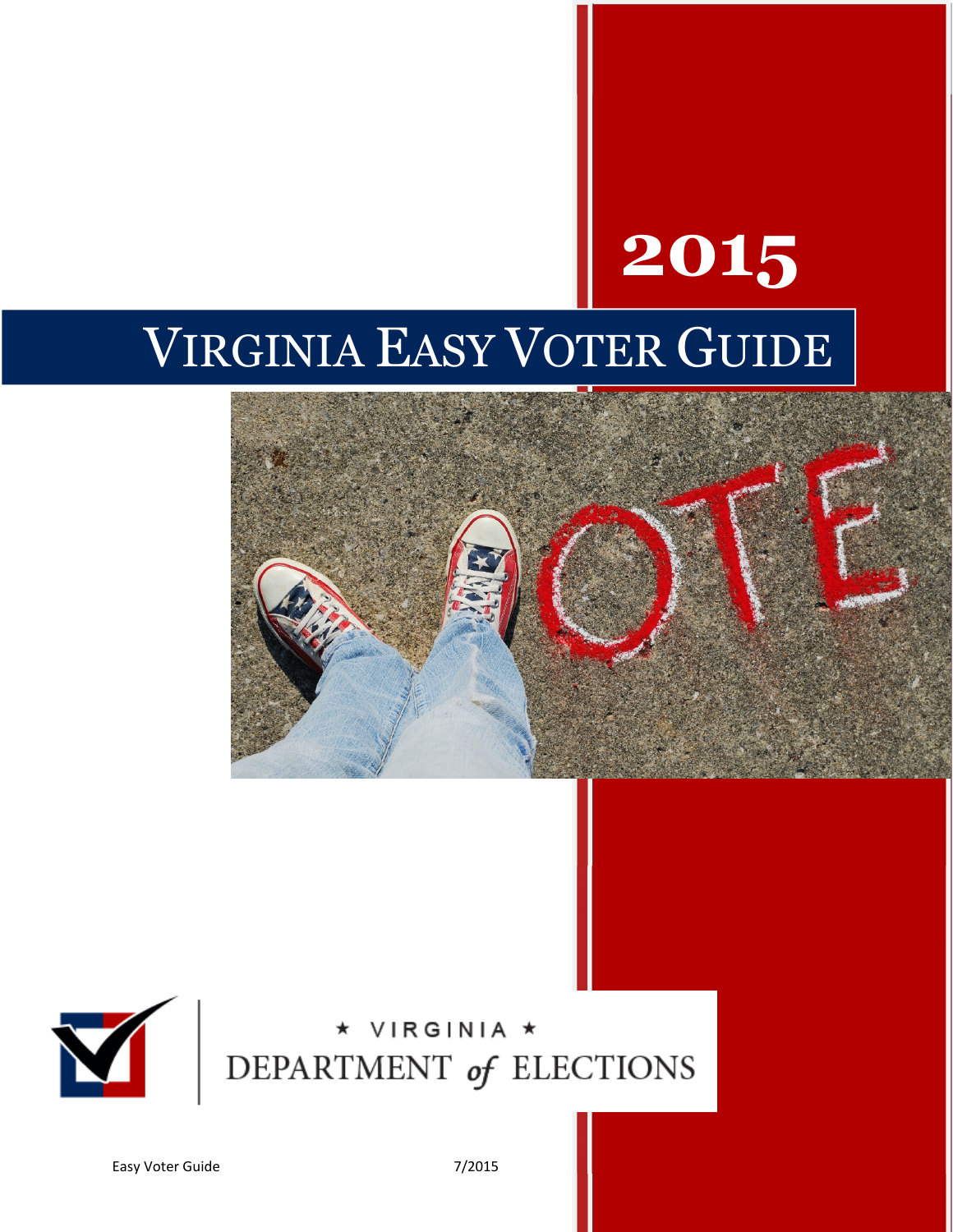#### Commonwealth of Virginia Department of Elections Washington Building, First Floor 1100 Bank Street Richmond, VA 23219

#### Phone: (800)552-9754 TDD: (800)260-3466 www.elections.virginia.gov

| 1.  |  |
|-----|--|
| 1.1 |  |
| 1.2 |  |
| 1.3 |  |
| 1.4 |  |
| 1.5 |  |
| 1.6 |  |
| 1.7 |  |
| 1.8 |  |
| 2.  |  |
| 2.1 |  |
| 2.2 |  |
| 2.3 |  |
| 2.4 |  |
| 2.5 |  |
|     |  |
|     |  |
| 3.1 |  |
| 3.2 |  |
| 3.3 |  |
| 3.4 |  |
| 3.5 |  |
| 3.6 |  |
| 4.  |  |
| 4.1 |  |
| 4.2 |  |
| 4.3 |  |
| 4.4 |  |
| 4.5 |  |
| 4.6 |  |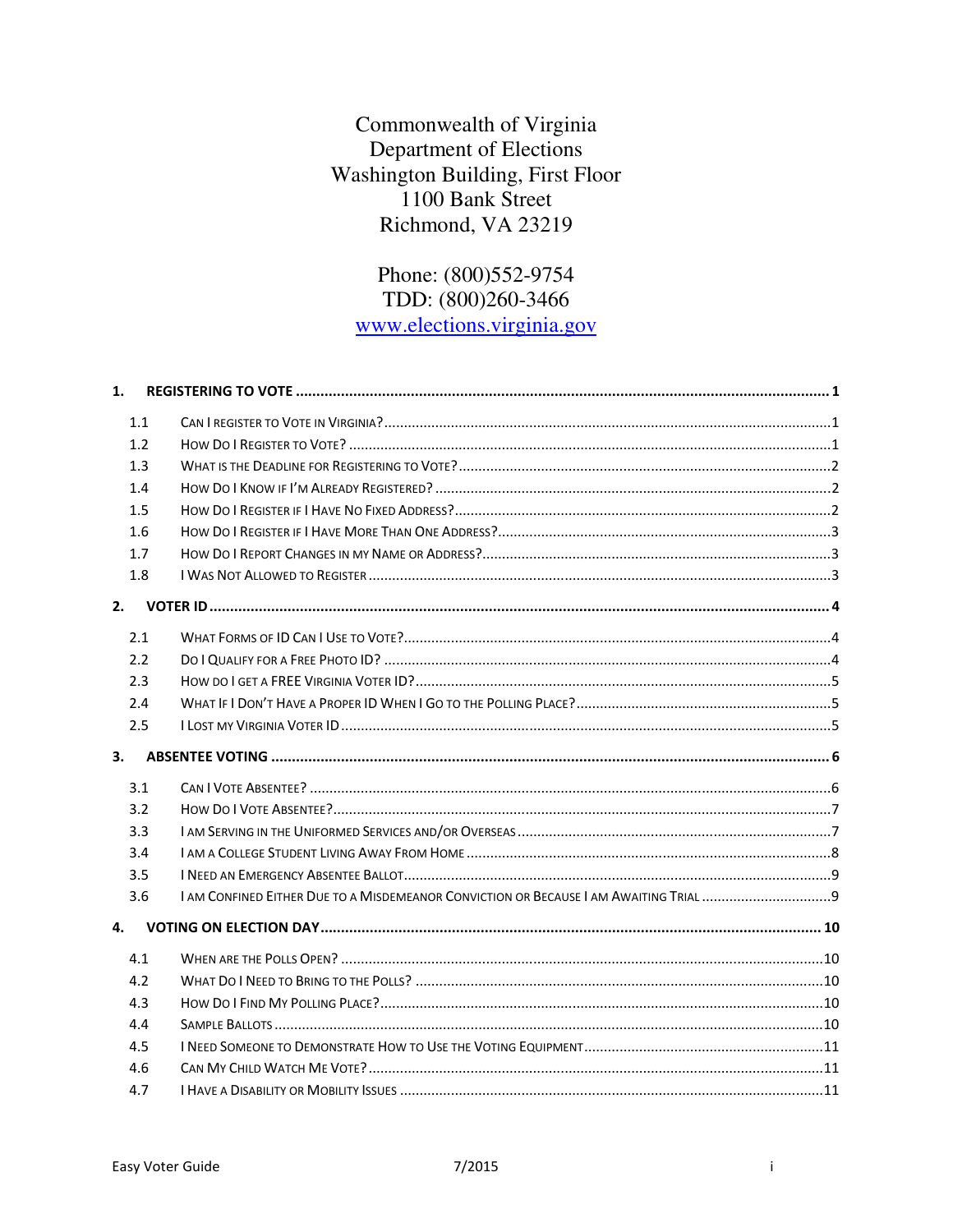# TABLE OF CONTENTS

| 4.8  |                                                                                     |  |  |  |
|------|-------------------------------------------------------------------------------------|--|--|--|
| 4.9  |                                                                                     |  |  |  |
| 4.10 |                                                                                     |  |  |  |
| 4.11 |                                                                                     |  |  |  |
| 4.12 |                                                                                     |  |  |  |
| 4.13 |                                                                                     |  |  |  |
| 4.14 |                                                                                     |  |  |  |
| 4.15 |                                                                                     |  |  |  |
| 5.   |                                                                                     |  |  |  |
| 5.1  |                                                                                     |  |  |  |
| 5.2  |                                                                                     |  |  |  |
| 5.3  | I WAS NOT ALLOWED TO VOTE, OR I THINK I HAVE WITNESSED AN ELECTION LAW VIOLATION 16 |  |  |  |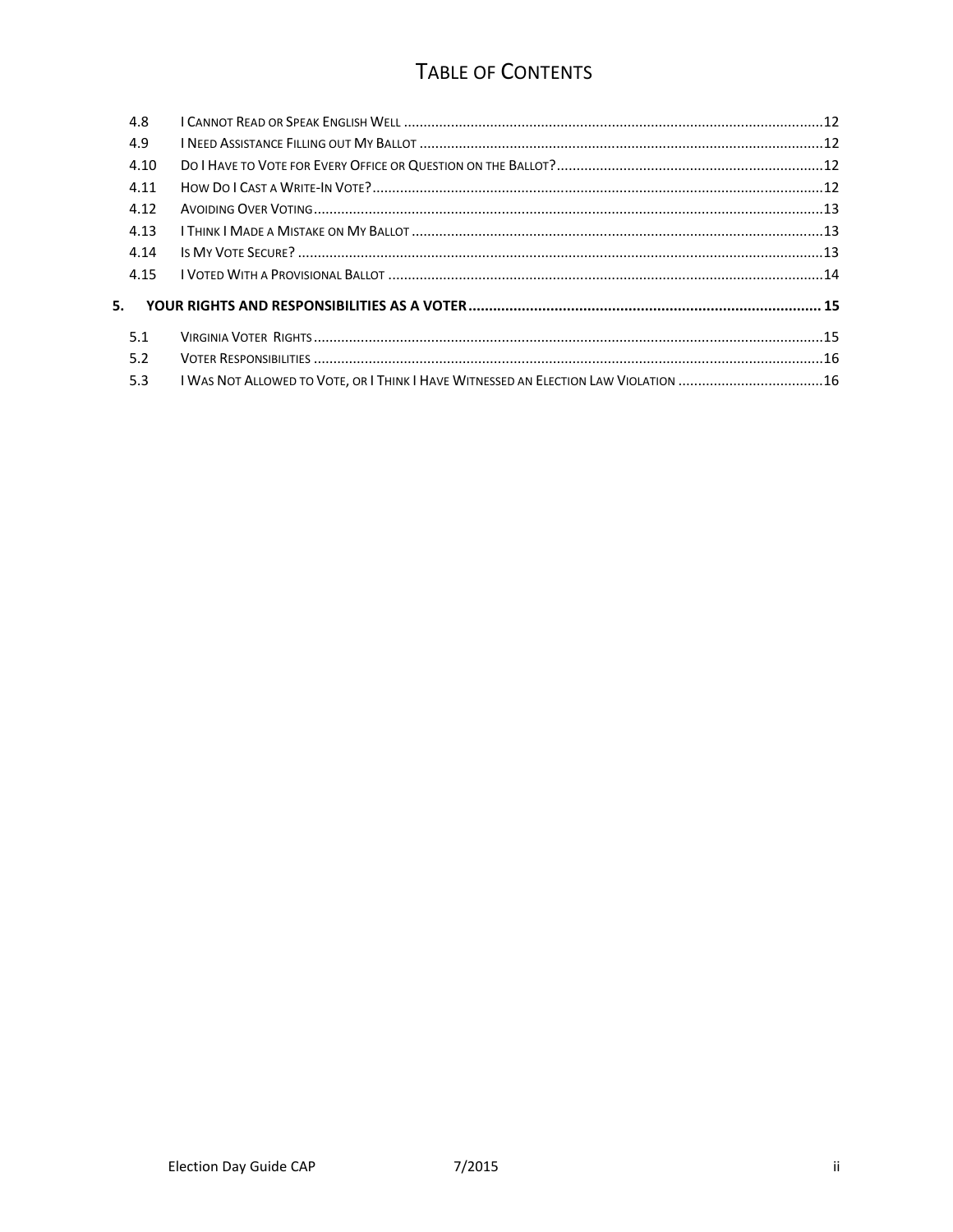# 1. Registering to Vote



#### 1.1 Can I register to Vote in Virginia?

#### 1.2 How Do I Register to Vote?

- If you have a Virginia issued driver's license or a DMV ID card, you can apply to register online at www.elections.virginia.gov
- You can also obtain a voter registration application at *any* DMV, Public Library, social service agency, or voter registrar's office in the Commonwealth of Virginia.
	- $\circ$  To find your registrar:
		- See the Department of Elections website, www.elections.virginia.gov
		- You can obtain a form at www.elections.virginia.gov Select the "voter registration form" link. Download, print, and fill out the form and send it to the register's office for your locality listed on the second page.
		- Or, look up "voter registration" in the phonebook for your county or city.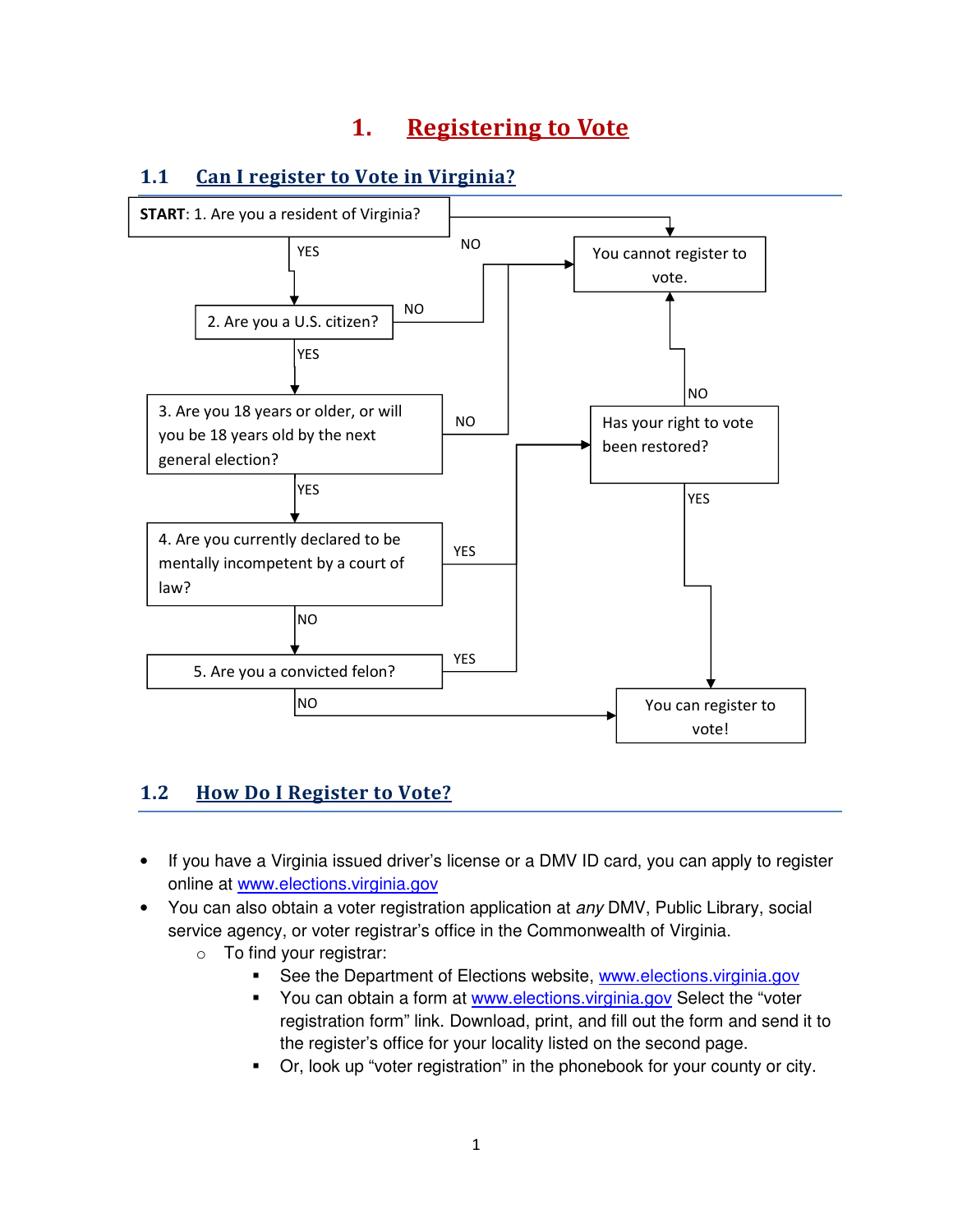#### 1.3 What is the Deadline for Registering to Vote?

- For a general or a primary election, the deadline to register to vote is the  $22^{nd}$  day before a primary or general election. If you are registering by mail, your application must be postmarked no later than that date. The deadline is shorter for special elections.
- Registrar's offices are open until 5:00 PM on the final day of registration before an election if you are registering in person. An application submitted to the Department of Elections online will be timely if completed by 11:59 p.m. on the deadline day.
- Check with your local General Registrar or the Department of Elections website to be sure of the registration deadline for a particular election.

Note: Absent uniformed services members, overseas citizens, and eligible spouses and dependents may be eligible to register late up until election day. These voters should access specialized information provided by the Virginia Department of Elections and Federal Voting Assistance Plan websites.

#### 1.4 How Do I Know if I'm Already Registered?

- You only need to register once to vote in the elections in your jurisdiction. However, if you move your residence, you need to update your registration record with your new address
- There are three convenient ways to check your registration status and whether your record is correct:
	- 1. You can check online at www.elections.virginia.gov. Click on "Check Your Voter Information" in the blue box in the center of the page.
	- 2. You can call the Department of Elections:
		- Toll Free: (800)552-9745
		- **TTY: (800)260-3466.**
	- 3. You can contact the Voter Registrar in the city or county where you live (see local telephone directory listing under Voter Registration or the Department of Elections website for contract information).

#### 1.5 How Do I Register if I Have No Fixed Address?

- If you have no fixed or permanent address, you can still register to vote!
	- 1. In the "mailing address" section of the voter application, write the address of an agency where you receive services, or any other address where you are allowed to receive mail.
	- 2. In the "residence address" section of the application, write the location where you most often spend the night, even if it is not a traditional address.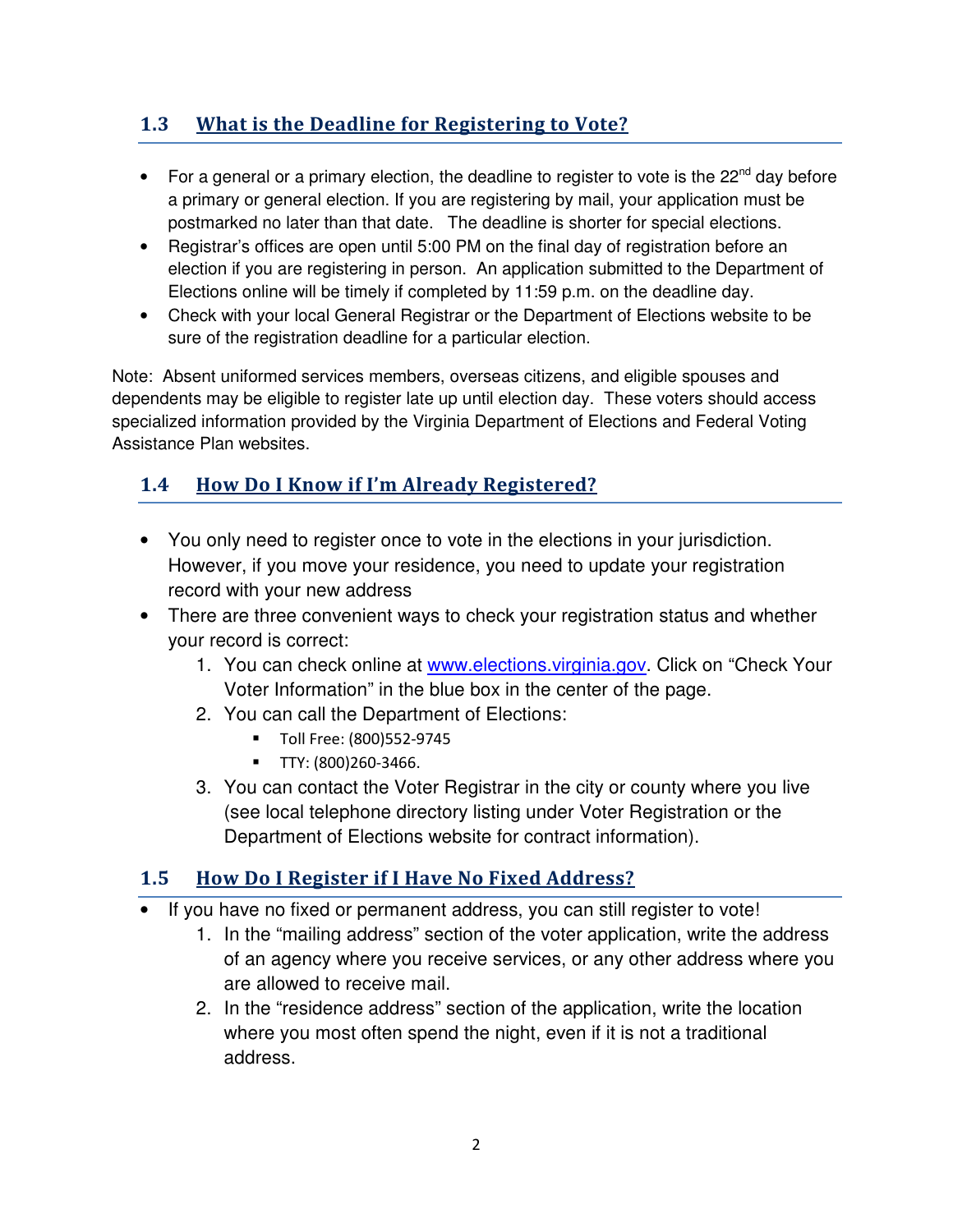#### 1.6 How Do I Register if I Have More Than One Address?

- Register in the city or county you consider to be your legal residence. This would be the place you consider your fixed, permanent home.
- If you are unsure which city our county is your legal residence, contact the Voter Registrar for either place you could consider your legal residence. That registrar can help you determine where you should register to vote. See local telephone directory listing under Voter Registration or the Department of Elections website for contract information
- Note that it is **illegal** to be registered to vote in more than one city or county in Virginia, or more than one state in the U.S.

## 1.7 How Do I Report Changes in my Name or Address?

- It is very important to keep your name and address up to date so that you can vote in every election.
- There are two convenient ways to update your voter registration:
	- 1. If you have a driver's license or a DMV-issued ID card, you can update your registration information online at www.elections.virginia.gov. Click on "Check Your Voter Information" in the blue box in the center of the page.
	- 2. You can submit your change in name or address in writing to your local registrar (See see Appendix at the end of this guide). You can send your change by mail, fax, or e-mail attachment.
		- You **must** sign the writing. If you are physically unable to sign the writing, you may use a mark (such as an "x") if it is acknowledged by a witness.

#### 1.8 I Was Not Allowed to Register

An applicant denied registration has the right to appeal to the circuit court within ten days. § 24.2-422. The applicant must pay a \$10 filing fee. Registrars are required to send each applicant denied registration a letter notifying them of the denial with information about the applicant's appeal right. The general registrar is represented by the Commonwealth's Attorney in the appeal.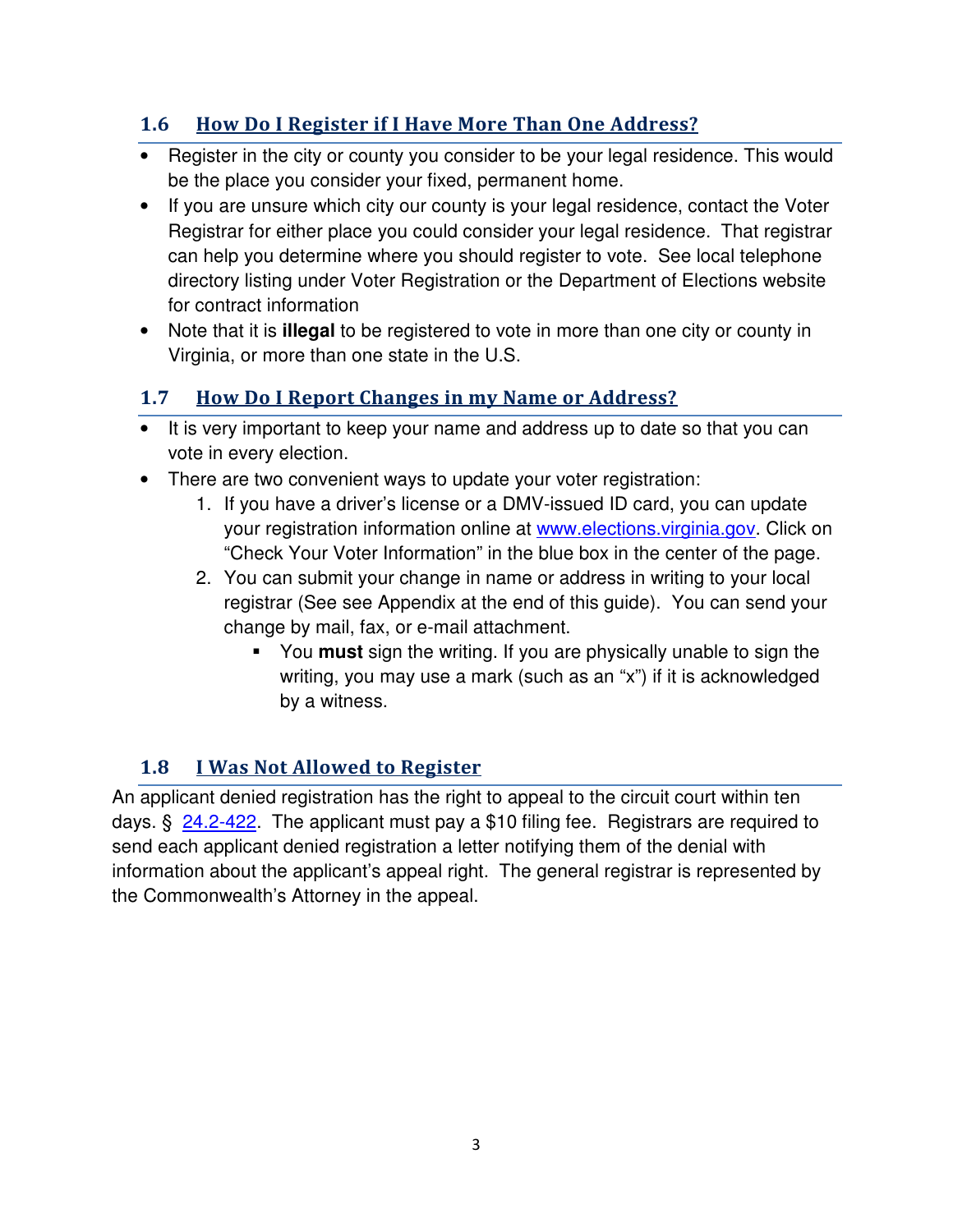# 2. Voter ID

#### 2.1 What Forms of ID Can I Use to Vote?

You must present valid *photo* identification to vote in person:

- Valid Virginia's driver's license
- Valid United States passport
- Any other photo identification issued by the Commonwealth, one of its political subdivisions, or the United States;
- Any valid student identification card containing a photograph of the voter and issued by any institution of higher education located in the Commonwealth
- Any valid employee identification card containing a photograph of the voter and issued by an employer of the voter in the ordinary course of the employer's business.
- A FREE Virginia voter photo ID (See below).

# 2.2 Do I Qualify for a Free Photo ID?

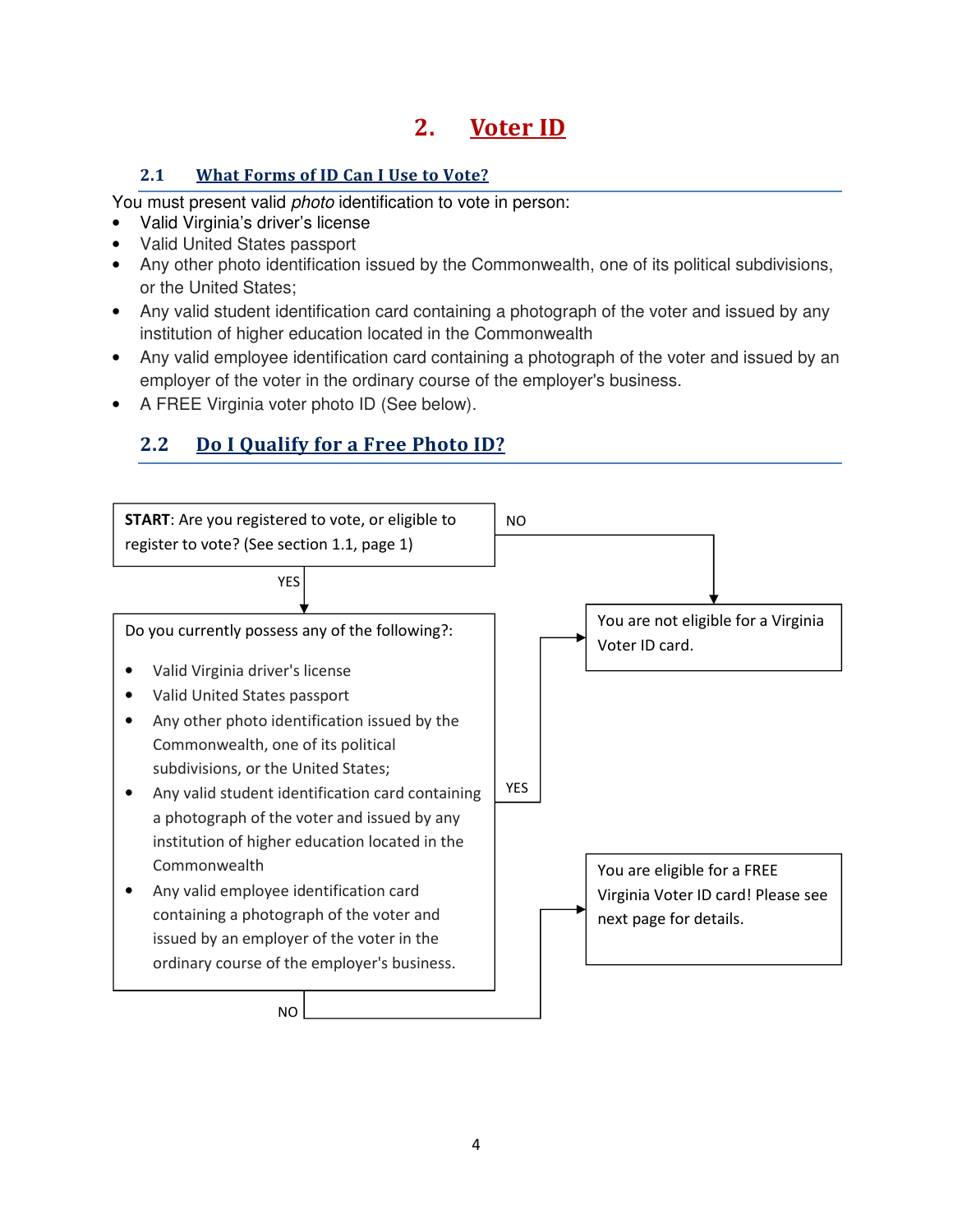#### 2.3 How do I get a FREE Virginia Voter ID?

- 1. Contact your local registrar and tell them you need a Virginia Voter ID. See local telephone directory listing under Voter Registration or the Department of Elections website for contract information.
- 2. You will need to go to your registrar's office so that they can take your picture and collect your signature electronically. If you are unable to get to your registrar's office, you may contact a political party or candidate about arranging transportation for you.
- 3. Your photo ID will processed and sent to you through the mail.
- 4. If you do not receive your Virginia Voter ID within the next several weeks, please contact your registrar.

### 2.4 What If I Don't Have a Proper ID When I Go to the Polling Place?

If you do not have the proper ID with you, you may vote a provisional ballot and present a copy of your ID to the Electoral Board by noon on the Friday after the Election.

# 2.5 **I** Lost my Virginia Voter ID

If your Virginia Voter ID has been lost, misplaced, or stolen, please contact your registrar immediately. See local telephone directory listing under Voter Registration or the Department of Elections website for contract information.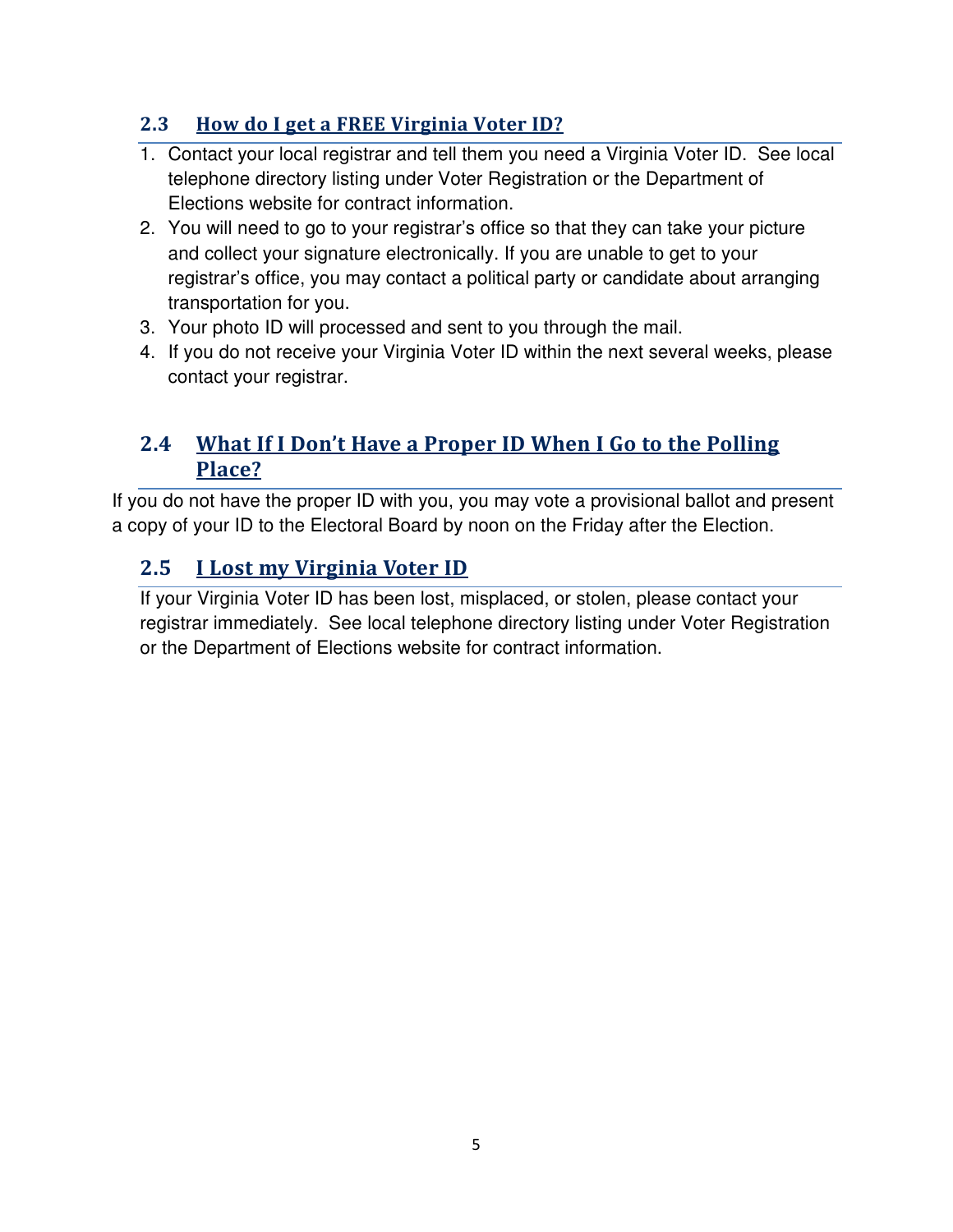# 3. Absentee Voting

#### 3.1 Can I Vote Absentee?

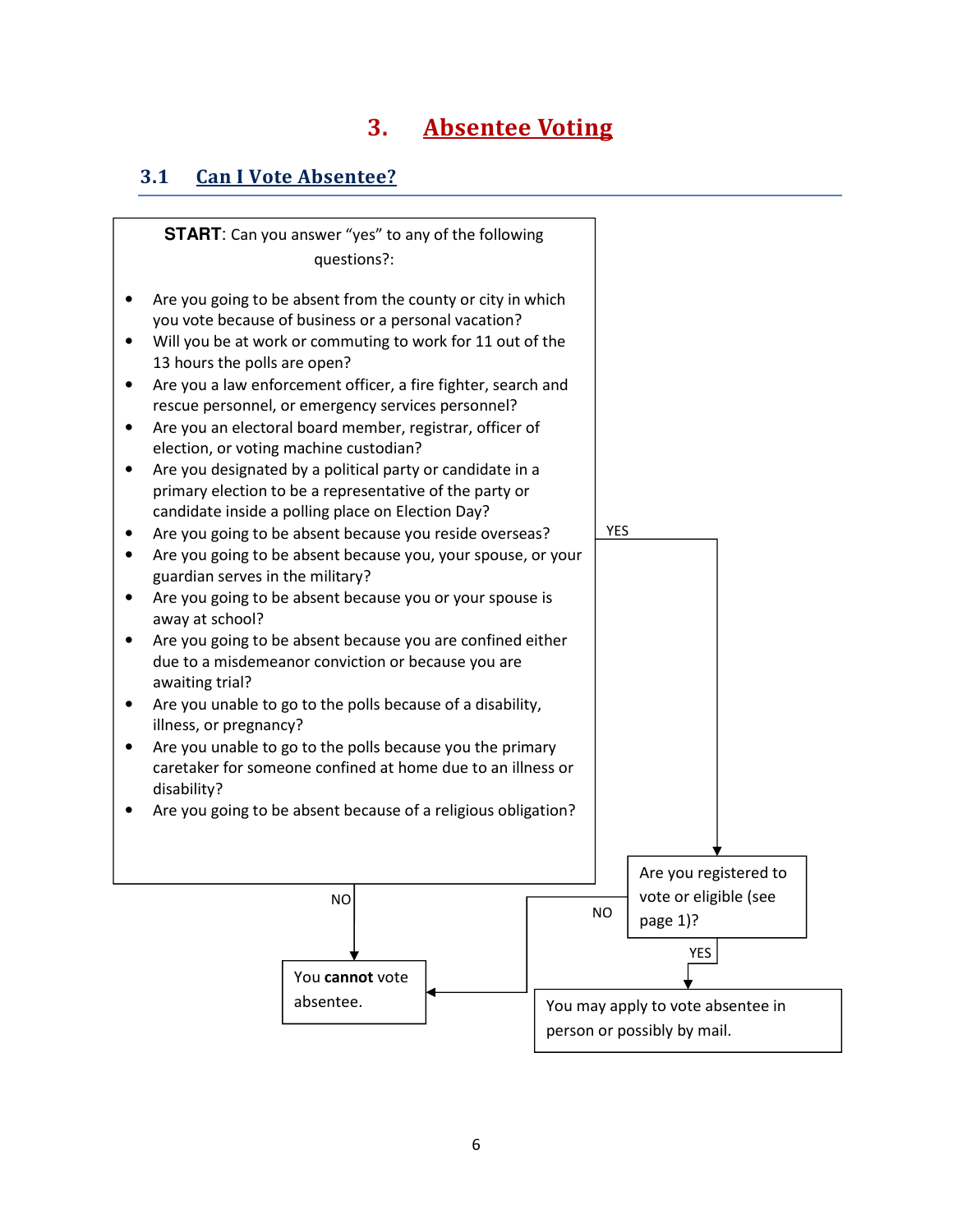#### 3.2 How Do I Vote Absentee?

- If you are eligible to vote absentee (see table above), there are two convenient ways for you to obtain an absentee ballot application:
	- 1. Visit www.elections.virginia.gov and click on the orange "Absentee Voting" box on the right side of the page and follow the instructions.
	- 2. Request an absentee ballot application from your Voter Registrar (see Appendix at the end of this guide.)
- You may complete the application at your Voter Registrar's office, or you may send it to your Voter Registrar by mail, fax, or e-mail attachment (see see Appendix at the end of this guide.).
- If applying for an absentee ballot by mail, you must submit your application by the Tuesday before the election. Your mail-in absentee ballot must be received by your local elections office by Election Day or it cannot be counted.
- If applying for and voting an absentee ballot in the Registrar's office, you must apply and vote by the Saturday before the Election.
- If you register in person, you must wait five days for your absentee application to be processed. Limited exceptions for uniformed services voters, overseas citizens, eligible spouses and dependents).
- Voters who register by mail may be required to vote in person the first time they vote in Virginia; this vote in person requirement has exceptions, students attending college away from home for example may both register and vote absentee by mail and the registrar will include a notice with the absentee ballot to include a copy of acceptable identification. You may call your local voting official or check the Department of Elections website for details about identification acceptable for this purpose.

#### 3.3 **Lam Serving in the Uniformed Services and/or Overseas**

- For voting purposes, federal law assigns U.S. citizens deployed or living overseas to a specific state based on where the voter lived before going overseas. If you are away from home serving in the military or reside overseas, you, your spouse and dependents are entitled to certain protections under Virginia's Uniform and Military Overseas Voters Act (UMOVA) and the federal Uniformed and Overseas Citizens Absentee Voting Act (UOCAVA). You may qualify while away from home if:
	- You a U.S. citizen who is a member of the Army, Navy, Marines, Air Force, Coast Guard, Merchant Marines, or the commissioned corps of the Public Health Service or National Oceanic and Atmospheric Administration.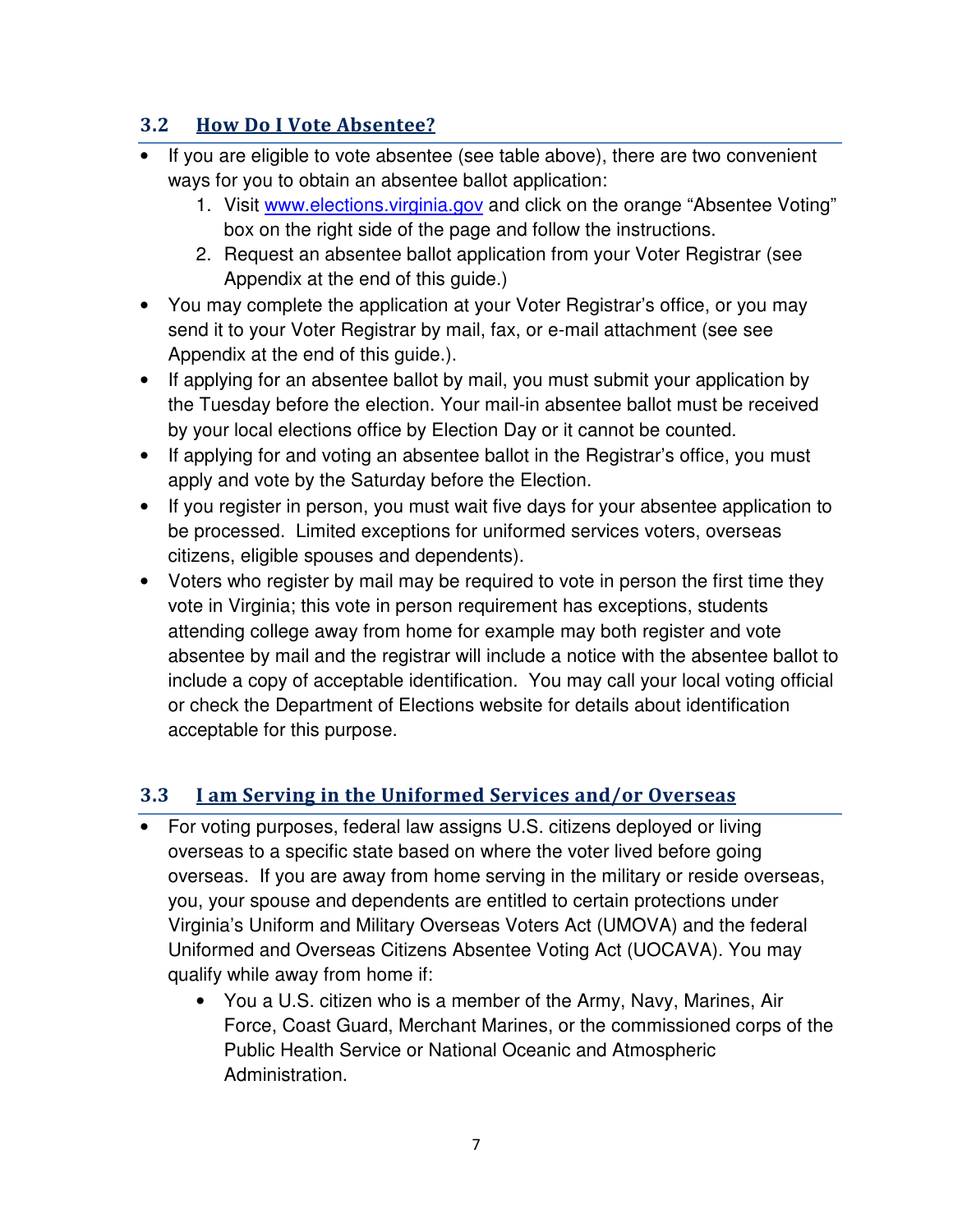- You are a U.S. citizen who is the spouse or dependent of a member of the Army, Navy, Marines, Air Force, Coast Guard, Merchant Marines, or the commissioned corps of the Public Health Service or National Oceanic and Atmospheric Administration.
- You are a U.S. citizen who currently resides outside the United States either permanently or temporarily (Virginia must have been your last U.S. residence or the last residence of your parent or legal guardian and employment information is required to vote in nonfederal elections).
- If any of these apply to you, you can identify yourself as a covered military or overseas voter by registering to vote and requesting an absentee ballot using a Federal Post Card Application (FCPA). You can fill out and print this application from http://www.fvap.gov/uploads/FVAP/Forms/fpca2013.pdf
	- Please register to vote and request your absentee ballot early. We recommend registering to vote and requesting your absentee ballot no later than 90 days before the election, if possible.
- Each state has different Absentee Voting guidelines. For Virginia's, visit http://www.fvap.gov/vao/vag/chapter2/virginia
- You can access general information at http://www.fvap.gov/
- If you need assistance, please contact the Virginia Department of Elections:
	- E-mail: info@elections.virginia.gov
	- Phone: (804) 864-8901
	- Toll Free: (800) 552-9745
	- TTY: 711

# 3.4 I am a College Student Living Away From Home

- A voter may only register in one place, which means that college students who still consider themselves residents of their home city or county should register to vote there, and not the city or county of where they go to school.
- It is important that residence address provided by the student be specific to allow the registrar to assign the student to a geographic voting precinct. Virginia requires that a voter must be a resident of the precinct where he votes.
- A student should register where he or she attends school only if he or she considers that locality as his or her primary home and residence. A student attending college away from home can vote absentee.
- If you have questions, you may contact your local registrar or the Department of Elections.
- Most colleges and universities offer voter registration and absentee ballot information through their Student Services office.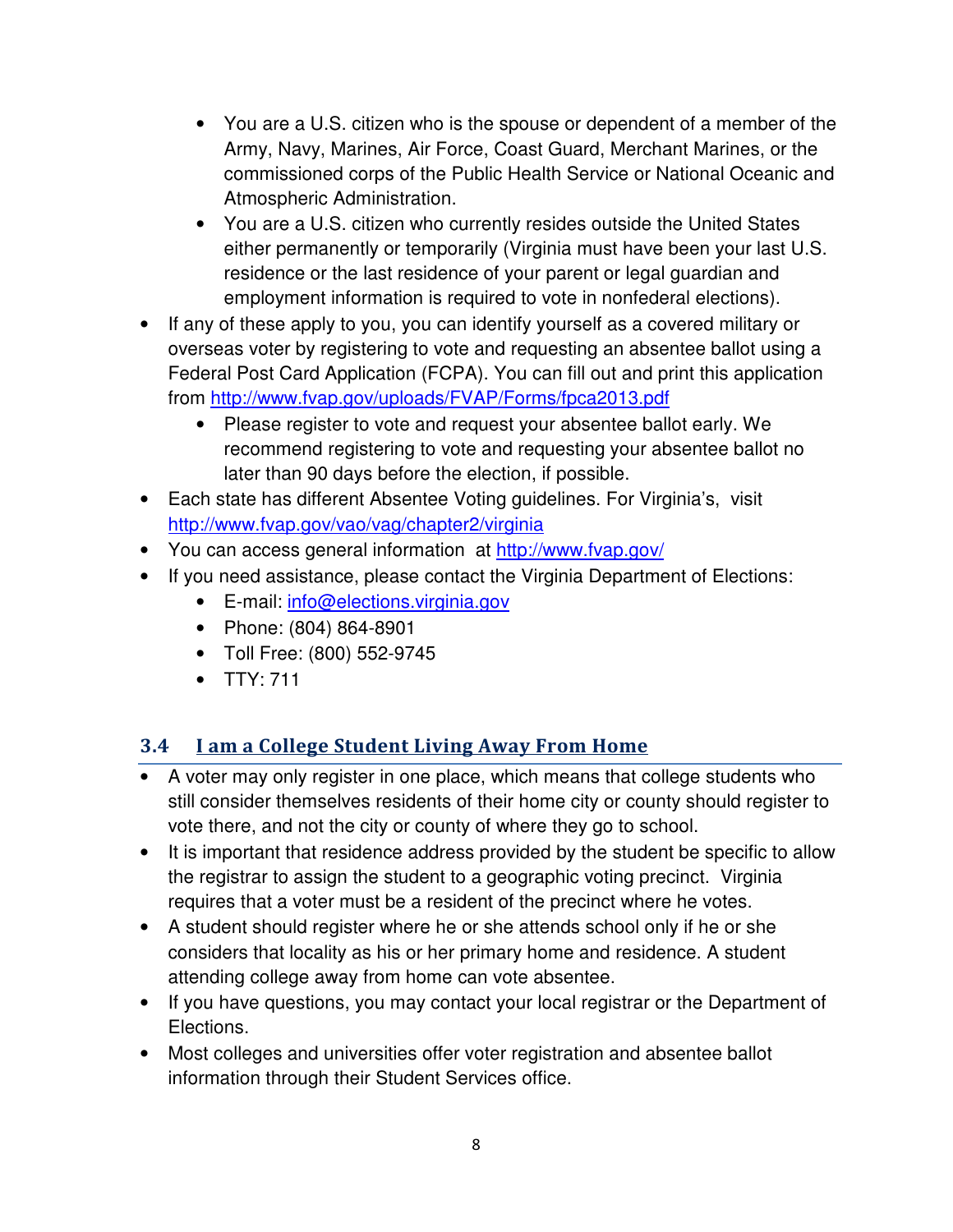#### 3.5 I Need an Emergency Absentee Ballot

• Late absentee voting is permitted up to 2:00 PM on the Monday before the election for those recently hospitalized and for those with certain other business or personal emergencies. Call your Voter Registrar to see if you are eligible for a late absentee ballot. See local telephone directory listing under Voter Registration or the Department of Elections website for contract information.

#### 3.6 I am Confined Either Due to a Misdemeanor Conviction or Because I am **Awaiting Trial**

- You can register and request to vote absentee by mail.
- If you are confined in the city or county in which you vote and are otherwise qualified, you have a right to be taken to the polls if you did not have the opportunity to vote absentee.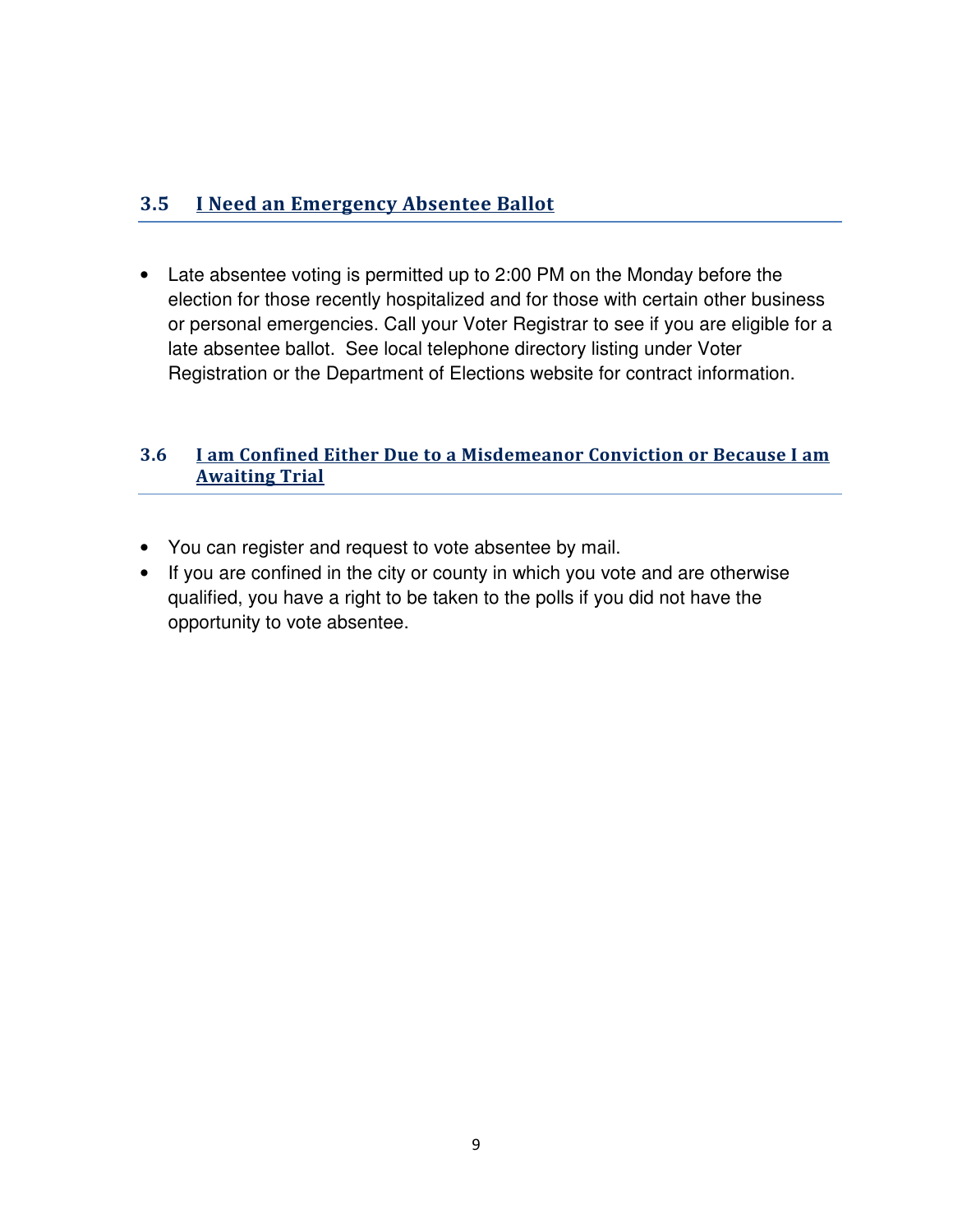# 4. Voting on Election Day

#### 4.1 When are the Polls Open?

• All polling places are open from 6:00 am to 7:00 pm on Election Day. You are entitled to vote if you are in line by 7:00 pm on Election Day.

#### 4.2 What Do I Need to Bring to the Polls?

• You will need to bring an acceptable form of photo identification. See Voter ID, section above.

#### 4.3 How Do I Find My Polling Place?

- There are three ways to find your polling place:
	- Your polling place name and address are listed on the voter registration card you received in the mail.
	- You can contact your local registrar. See local telephone directory listing under Voter Registration or the Department of Elections website for contract information
	- You can go to www.elections.virginia.gov, click on "Casting a Ballot" and "Poll Location," then follow the instructions.

#### 4.4 Sample Ballots

- A sample ballot is a copy of the official ballot. Sample ballots may be produced by Electoral Boards, political parties, political committees, and citizens.
- ONLY ballots printed on white or yellow paper are official, unbiased and complete ballots printed by the Electoral Board.
- Every sample ballot must clearly state who authorized or paid for it. Many sample ballots in colors other than white or yellow are meant to persuade you to vote a certain way. You may be offered one of these ballots on your way to the polling place.
- The Electoral Board is required to post the Official Sample Ballot at each polling place on Election Day. Please do not hesitate to ask an election officer to show you a sample ballot.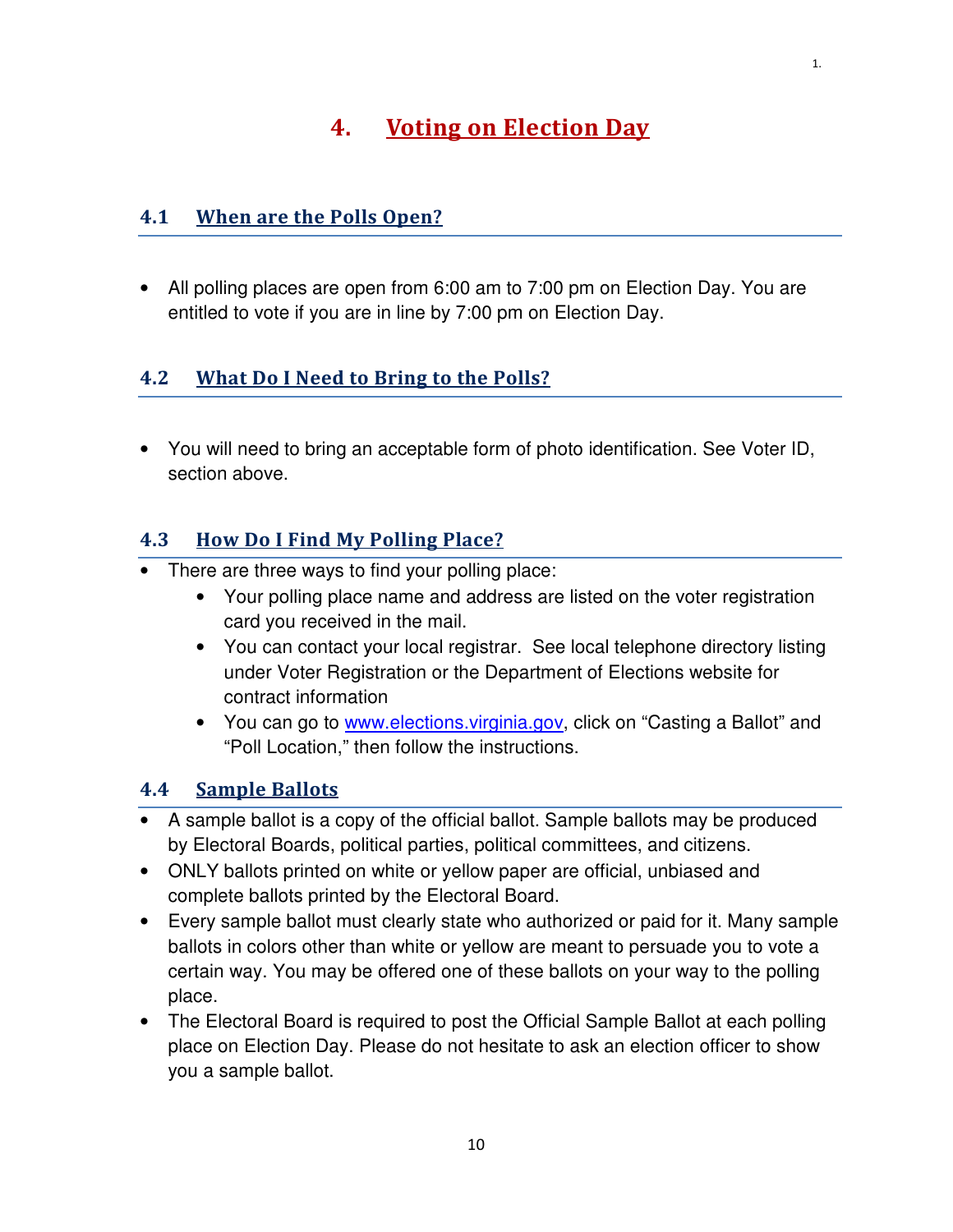#### 4.5 I Need Someone to Demonstrate How to Use the Voting Equipment

• You are entitled to a demonstration of the voting equipment. There is a demonstration officer at your polling place who is there to help you with the machines. Please feel free to ask him or her for assistance.

#### 4.6 Can My Child Watch Me Vote?

• Your minor child, 15 years or younger, may go with you into the voting booth.

#### 4.7 I Have a Disability or Mobility Issues

- All elections are required to be accessible to persons with disabilities. This includes accessibility to the polling place and devices to make the voting machine accessible.
- You may also want to consider voting absentee by mail or in person before election day to avoid standing in lines.
- If you have a disability, you can help assure your right to vote by contacting your registrar before Election Day to discuss your particular needs. See local telephone directory listing under Voter Registration or the Department of Elections website for contract information.
- Anyone who assists you in voting must do so according to your instructions, without trying to influence your vote. Your assistant is strictly prohibited from in any way telling others how you voted.
- NOTE: No voter is required to accept assistance.
- The following are options for overcoming accessibility issues:
	- Before Election Day, you may request an Absentee Ballot (see Absentee section above).
	- You may vote from your car. All polling places are required to offer "curbside voting" to anyone who has a physical disability or is 65 years or older. You may need to send someone inside the polling place to request curbside voting unless your precinct has a lookout or other mechanism in place to alert the officers of election inside. Calling ahead of time with the approximate time of your arrival can help.
	- You may request an "audio ballot." You will be given a set of headphones and the ballot will be read aloud to you. Audio ballots are available at all polling places.
	- If you are blind, you may have anyone assist you with your ballot.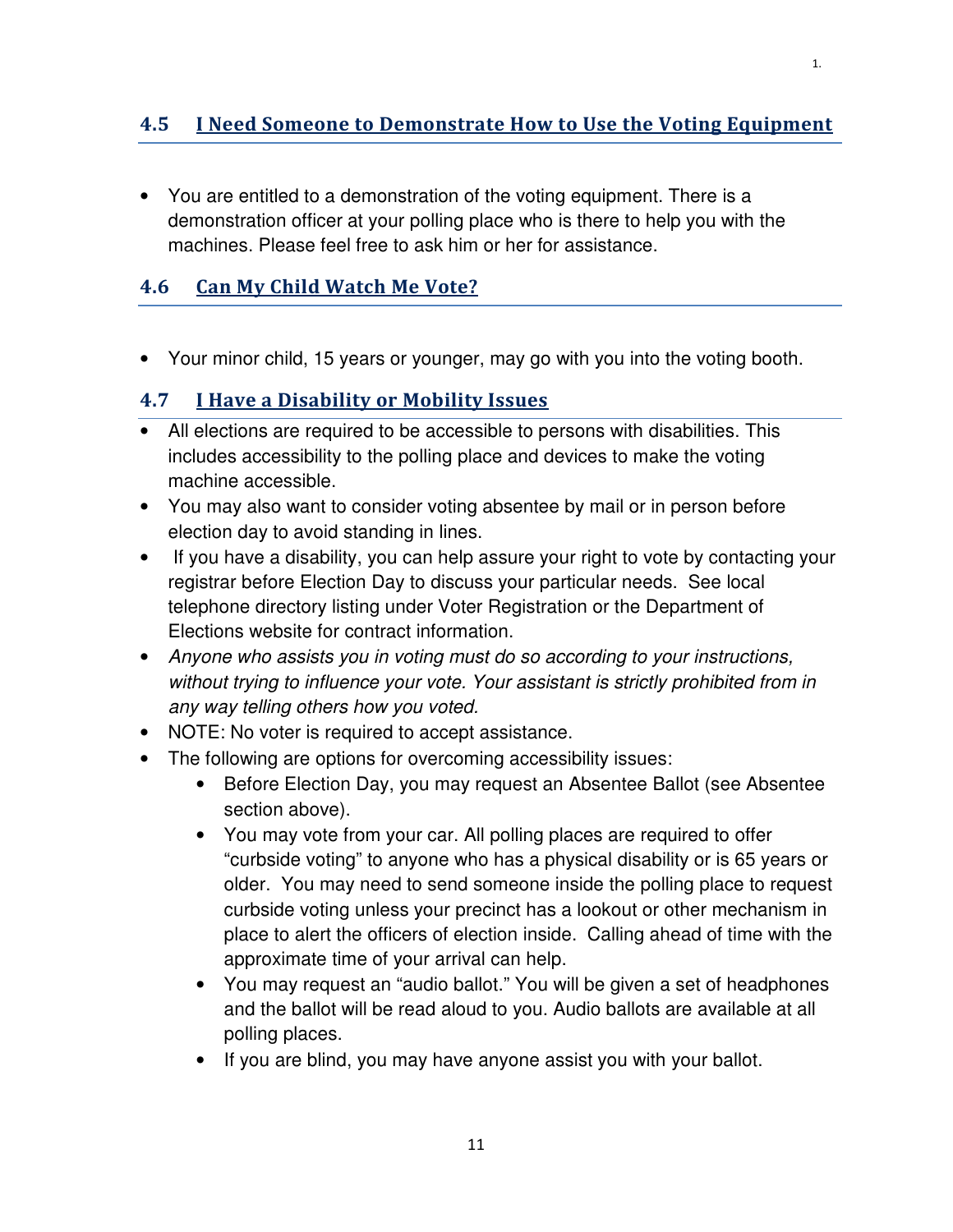• If you are not blind but need assistance with your ballot, you may have anyone assist you EXCEPT your employer or union representative.

#### 4.8 I Cannot Read or Speak English Well

- Persons who cannot read or write English or with limited English proficiency may request assistance in voting. Fairfax County is the only locality in Virginia subject to the Voting Rights Act bilingual elections requirement for Spanish. Voters in other localities or languages other than Spanish in Fairfax County may receive language assistance from a translator they provide or volunteers.
- If you need assistance with your ballot, you may have anyone assist you EXCEPT your employer or union representative.

#### 4.9 I Need Assistance Filling out My Ballot

- Anyone who assists you in voting must do so according to your instructions, without trying to influence your vote. Your assistant is strictly prohibited from in any way telling others how you voted.
- NOTE: No voter is required to accept assistance.
- If you are blind, you may have anyone assist you with your ballot.
- If you are not blind but need assistance with your ballot, you may have anyone assist you EXCEPT your employer or union representative.

#### 4.10 Do I Have to Vote for Every Office or Question on the Ballot?

• No, you do not have to vote for every question on the ballot. For instance, if you are only interested in voting for a school board member, you do not have to vote for any of the candidates for mayor. Your vote for the school board member will still be counted.

#### 4.11 How Do I Cast a Write-In Vote?

- Write-in votes are permitted in all elections except primaries.
- Please follow the write-in instructions are provided with each voting system
	- On paper ballots, write the name of the candidate or your choice on the blank space provided for write-in votes
	- On optical scan ballots, follow the instructions to write in the name of the candidate of your choice
- DO NOT write in the name of a candidate who already appears on the ballot, or your vote will not be counted.
- Please ask an election official if you need assistance with write-in procedures.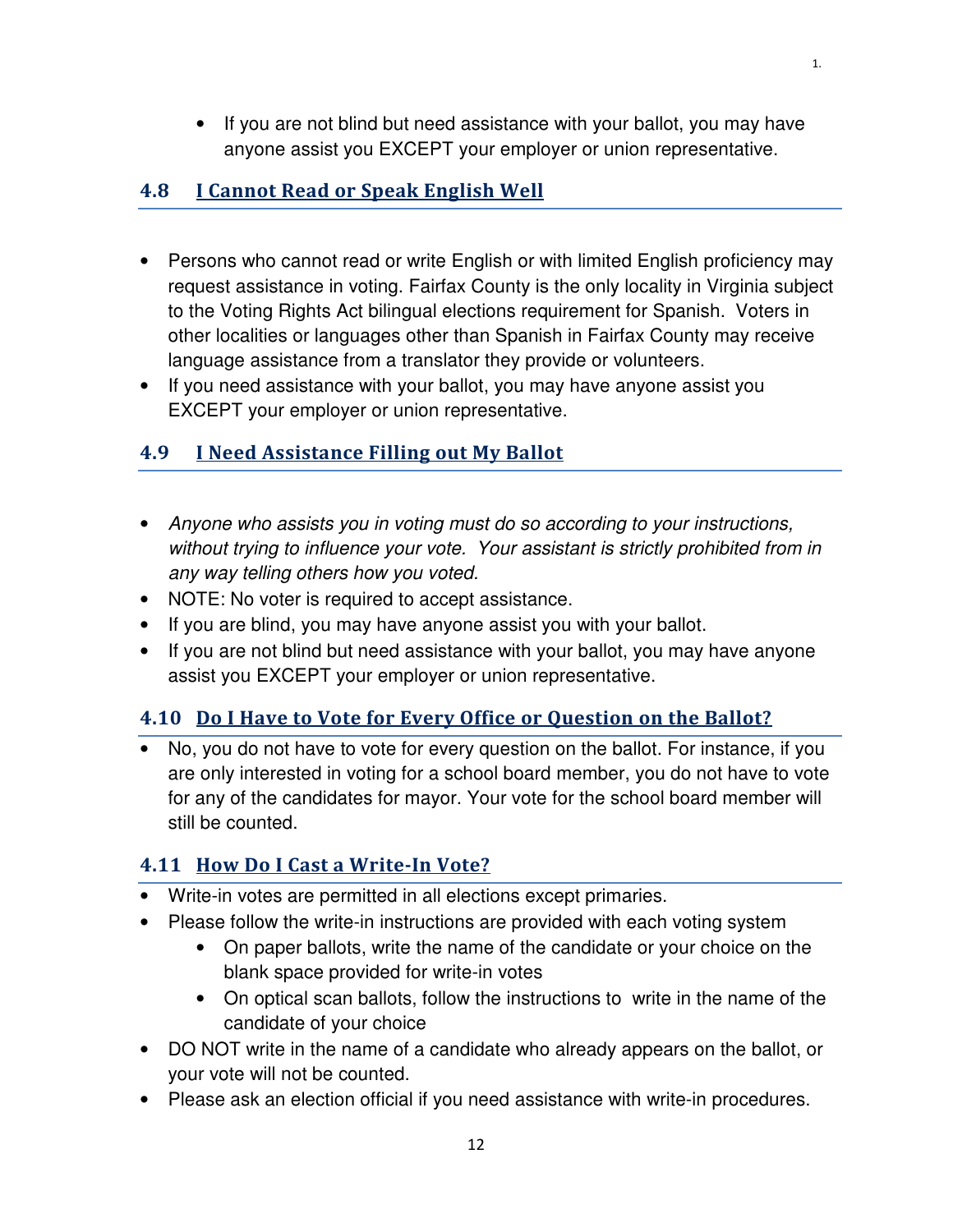#### 4.12 Avoiding Over Voting

- An overvote occurs when you cast more votes than are allowed for the office or issue
	- o For example, if you vote for 2 people for governor instead of one, neither vote will count.
	- o However, if you are allowed to vote for three school board members, and you vote for three people, that is not an over vote.
- Please read over your ballot carefully to ensure you do not over vote.
- An optical scanner will reject your ballot if you over vote, and an election official will offer you a new one.
- A touch screen electronic machine known as a DRE will not allow you to over vote.

#### 4.13 I Think I Made a Mistake on My Ballot

- If you made a mistake on your ballot, you must change your vote BEFORE your ballot is cast
	- $\circ$  If you are using an electronic machine, change your vote before you press or select "cast ballot."
	- $\circ$  If you are using a paper ballot and have not placed your ballot in an official ballot container, ask an election official to void your spoiled ballot and for a new ballot
- Once your ballot is cast, it CANNOT be changed, even if you made a mistake.

#### 4.14 Is My Vote Secure?

- A voting machine can only record your vote, not your name or any identifying features. No one can tell how you voted based on your submitted ballot. If an assistant helped you vote, he or she is not permitted to tell anyone how you voted.
- All voting machines in Virginia are rigorously tested and certified to be accurate and secure both before being authorized for use in Virginia and prior to each election.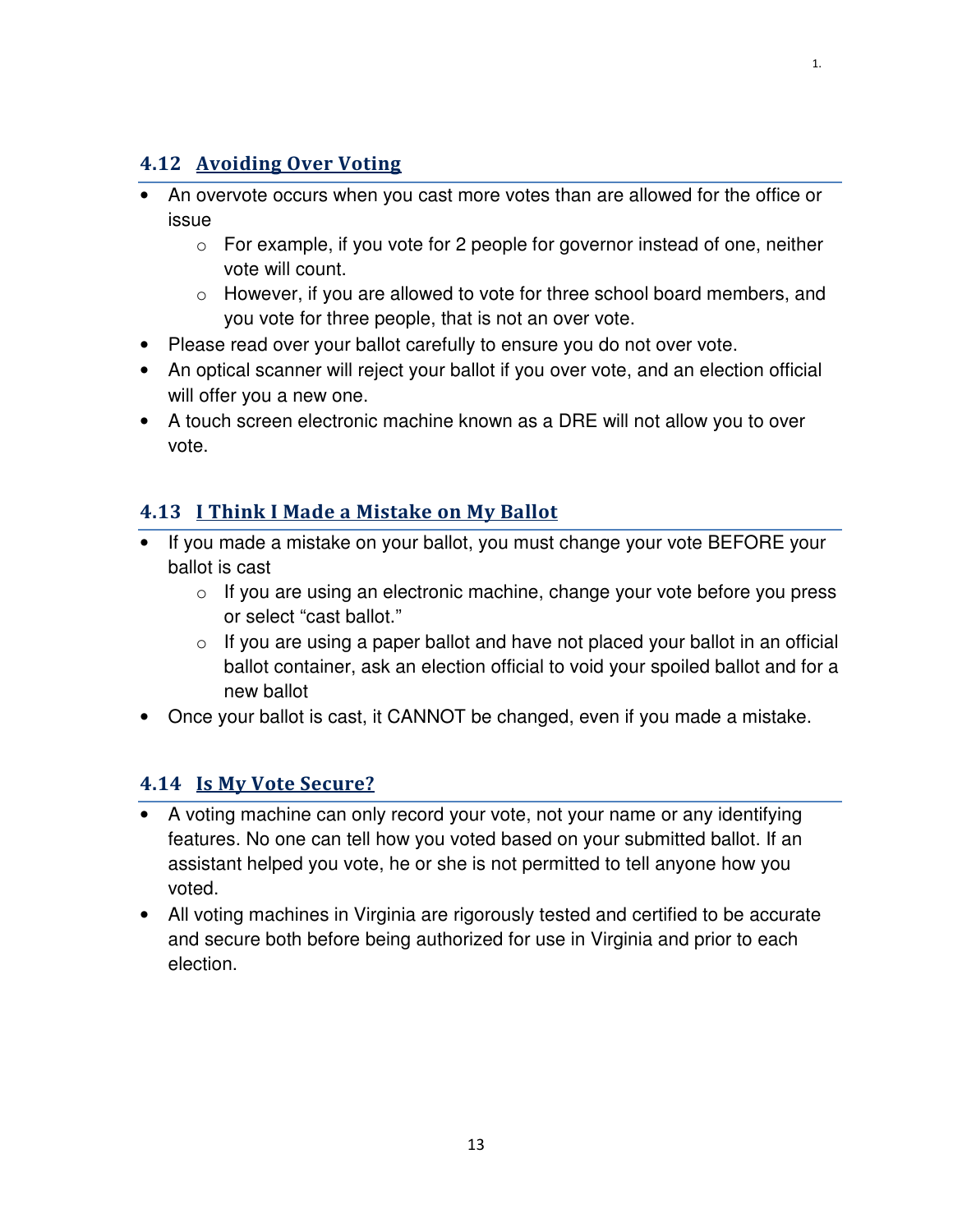#### 4.15 I Voted With a Provisional Ballot

- Provisional ballots are used when:
	- $\circ$  a person's registration status cannot be verified either by the election officer or the voter registrar.
	- $\circ$  a registered voter has not shown the required ID
	- $\circ$  a court orders the polls to stay open past their normal closing time
- A person is permitted to vote in these situations to give them the opportunity to satisfy legal requirements in time for the provisional ballot to be counted.
- The decision of whether to count the provisional vote is made by the local electoral board in the days after the election. If you cast a provisional ballot, you will be given notice of the time and place of the Electoral Board's meeting, and a toll-free number to check the status of your ballot.
	- $\circ$  You have the right to be present when the Electoral Board makes its decision about whether to count your provisional ballot.
	- $\circ$  You may request an extension up to one business day
	- $\circ$  If you voted a provisional ballot because you did not present the required ID, you have until noon on Friday after the election to provide a copy of your required ID.
- Provisional ballots are also used when a court order the polls to stay open past their normal closing time. This has never happened in Virginia. Provisional ballots are used in case the order extending voting time is reversed by a higher court.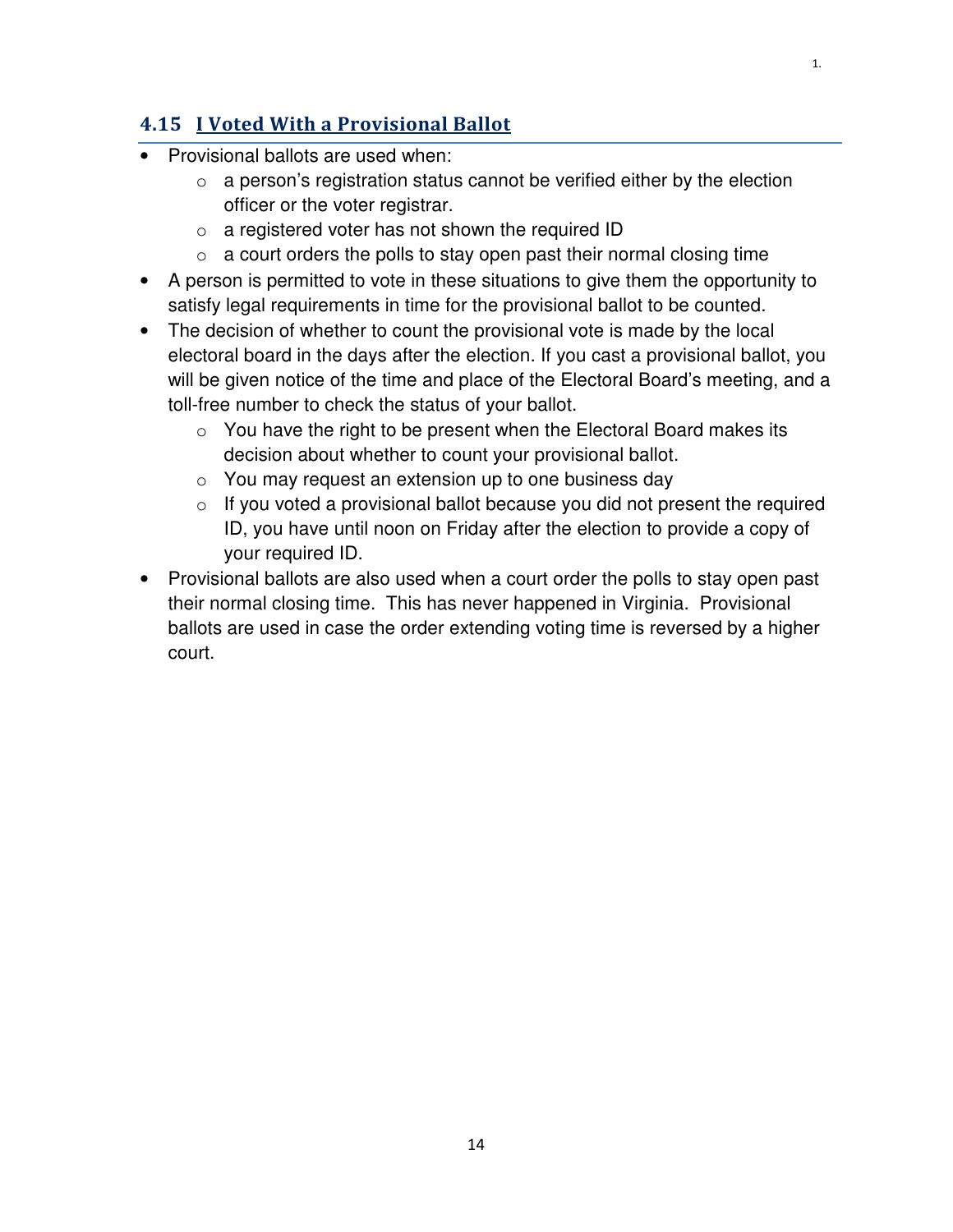# 5. Your Rights and Responsibilities as a Voter

#### 5.1 Virginia Voter Rights

- As a Virginia voter you have the right to:
	- $\circ$  Be notified of whether your voter registration application has been accepted or denied.
	- o Vote if you have registered at your current address at least 22 days before the election.
	- $\circ$  Receive assistance from election officials if you are unsure about any part of the election process.
	- $\circ$  Be given a demonstration of the voting equipment.
	- o Have your vote voided before it is cast if you believe you voted incorrectly. You will be given another ballot.
	- $\circ$  Enter the name of a write-in candidate in a non-primary election.
	- $\circ$  Have your ballot brought to your vehicle if you are 65 or over, or if you have a disability.
	- o Have an Election Official or other person help you vote if you have a disability or are unable to read or write.
		- **IMPORTANT: Anyone who helps you vote must:** 
			- 1. Do so according to your instructions,
			- 2. Not try to influence your vote, and
			- 3. Not, in any way, tell others how you voted.
	- $\circ$  Vote a Provisional Ballot even if you have no ID with you on Election Day, and to provide a copy of an acceptable photo identification to the Electoral Board by noon on the Friday after the election.
	- o Vote a Provisional Ballot if your status as a qualified voter is in question.
	- o Attend the Electoral Board's provisional ballots meeting and present evidence supporting your qualifications.
	- $\circ$  Bring your child, age 15 years or younger, into the voting booth.
	- $\circ$  Vote if you are in line at 7:00 PM
	- $\circ$  Cast an absentee ballot if you are eligible to do so.